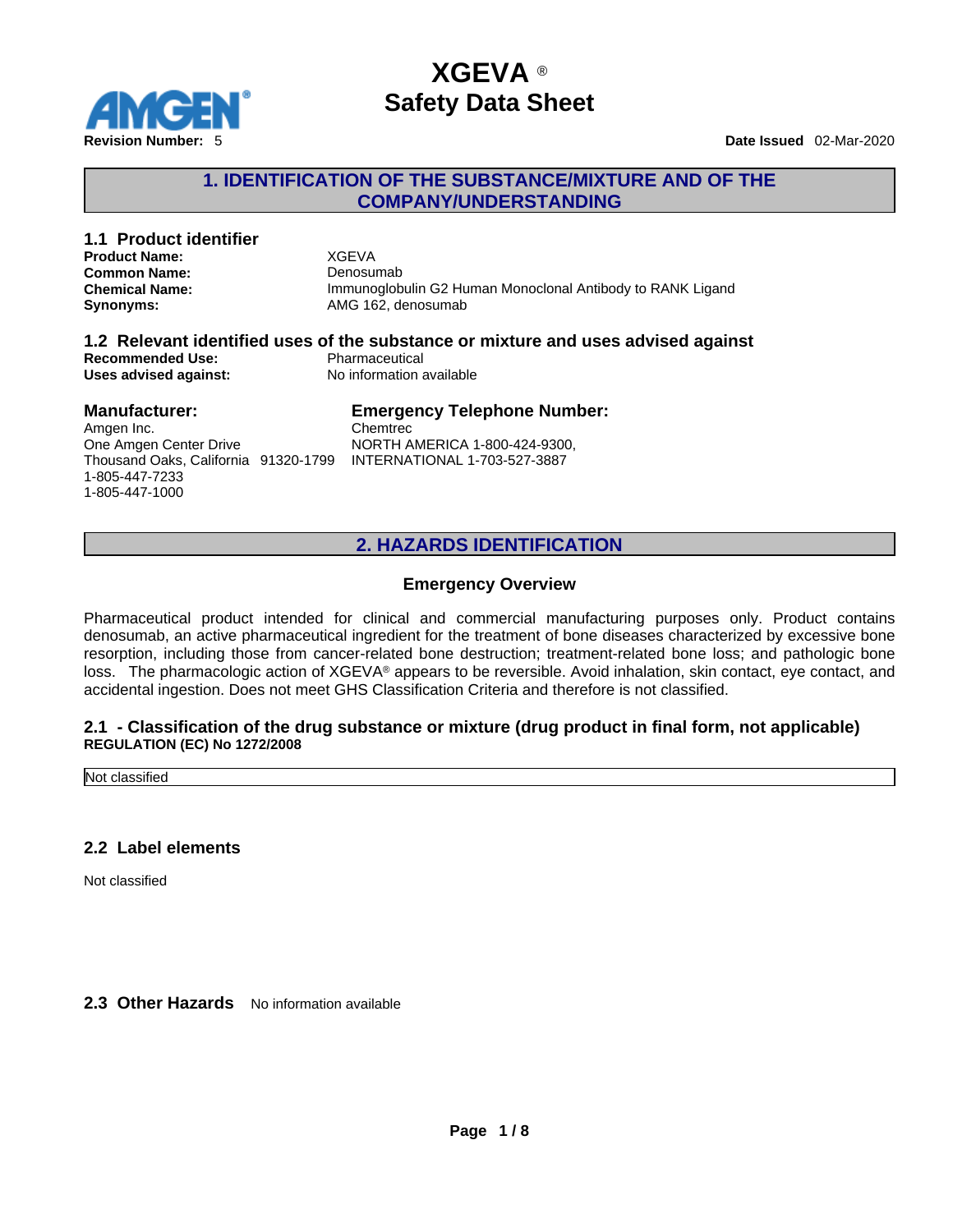

**3. COMPOSITION/INFORMATION ON INGREDIENTS** 

### **3.1 Substances**

| Ingredients:          | Drug product is supplied in a vial that contains 60 mg/mL denosumab, 17 mM acetate 4.7%<br>sorbitol at a pH of 5.2 |
|-----------------------|--------------------------------------------------------------------------------------------------------------------|
| <b>Chemical Name:</b> | Immunoglobulin G2 Human Monoclonal Antibody to RANK Ligand                                                         |
| <b>CAS-No:</b>        | 615258-40-7                                                                                                        |

## **4. FIRST AID MEASURES**

## **4.1 Description of first-aid measures**

| <b>Eye Contact:</b>        | In the case of contact with eyes, rinse immediately with plenty of water and seek medical<br>advice.                                            |
|----------------------------|-------------------------------------------------------------------------------------------------------------------------------------------------|
| <b>Skin Contact:</b>       | Wash off immediately with soap and plenty of water removing all contaminated clothes and<br>shoes. Consult a physician if necessary.            |
| Inhalation:                | Move to fresh air. If symptoms persist, call a physician.                                                                                       |
| Ingestion:                 | If symptoms persist, call a physician. Do not induce vomiting without medical advice. Never<br>give anything by mouth to an unconscious person. |
| <b>Notes to Physician:</b> | Treat symptomatically.                                                                                                                          |

# **5. FIRE-FIGHTING MEASURES**

## **5.1 Extinguishing media**

| <b>Flammable Properties:</b> | Not applicable/aqueous solution.                                                                           |
|------------------------------|------------------------------------------------------------------------------------------------------------|
| Extinguishing Media:         | Use extinguishing measures that are appropriate to local circumstances and the<br>surrounding environment. |

## **5.2 Special hazards arising from the substance or mixture**

**Hazardous Combustion Products:** None

## **5.3 Advice for firefighters**

| <b>Protective Equipment and</b>      | As in any fire, wear self-contained breathing apparatus pressure-demand, NIOSH |
|--------------------------------------|--------------------------------------------------------------------------------|
| <b>Precautions for Firefighters:</b> | (approved) and full protective gear.                                           |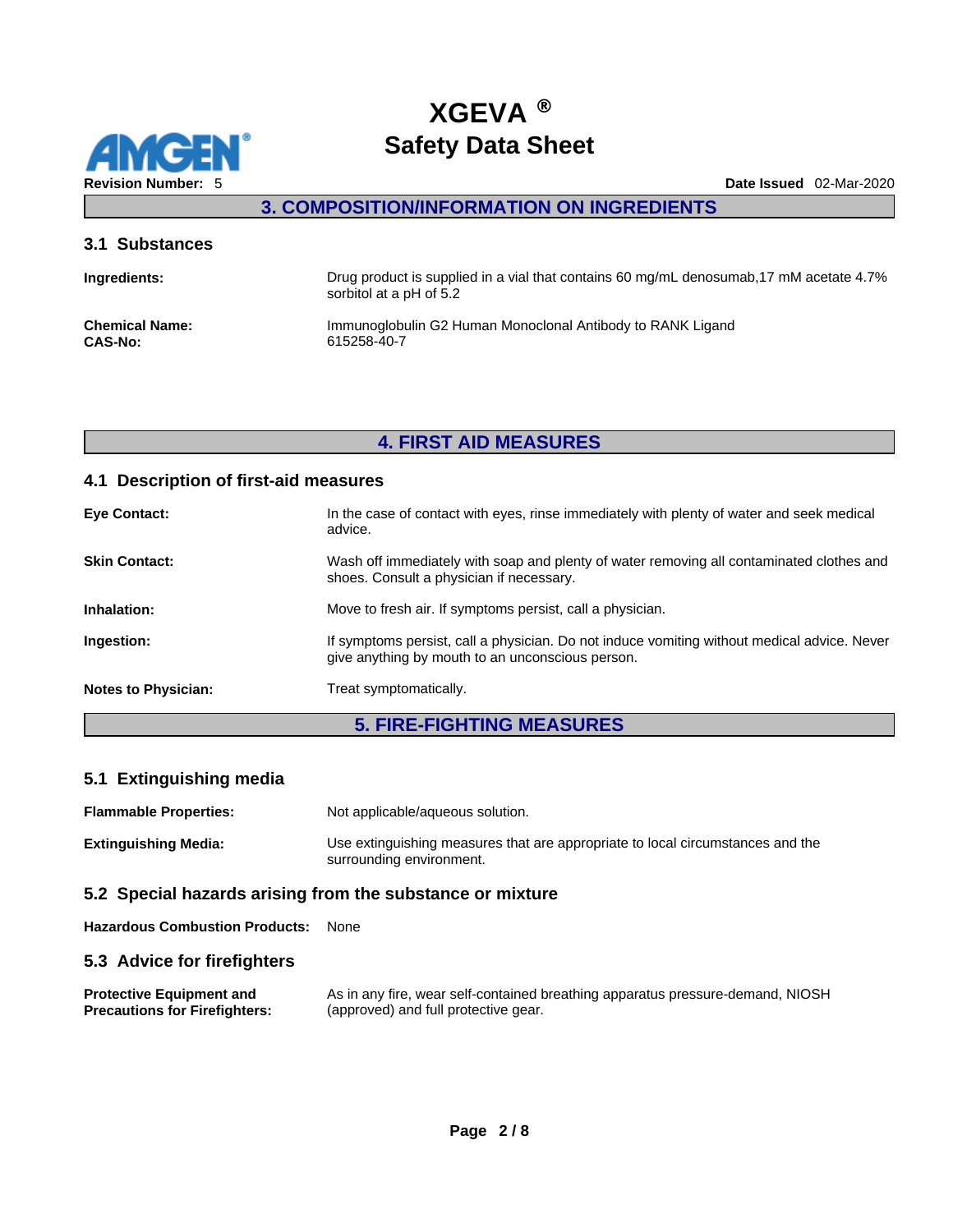

### **6. ACCIDENTAL RELEASE MEASURES**

#### **6.1 Personal precautions, protective equipment and emergency procedures**

**Spill Procedures:** If material is released or spilled, cordon off spill area. Take proper precautions to minimize exposure by using appropriate personal protective equipment in cleaning up a spill. If in powder form, wet down spilled material to minimize airborne dispersion. Soak up material with absorbent e.g., paper towels, and wash spill area thoroughly with appropriate cleaning materials. Dispose of collected material in accordance with applicable waste disposal regulations. Avoid release to the environment.

## **7. HANDLING AND STORAGE**

#### **7.1 Precautions for Safe Handling**

**Handling and Storage:** Avoid contact with skin, eyes or clothing. Do not eat, drink or smoke in work areas. Use adequate ventilation to minimize exposure. Wash hands, face and other potentially exposed areas immediately after handling this material. Remove contaminated clothing prior to entering eating areas. Clean protective equipment thoroughly after each use. Store in a well ventilated area.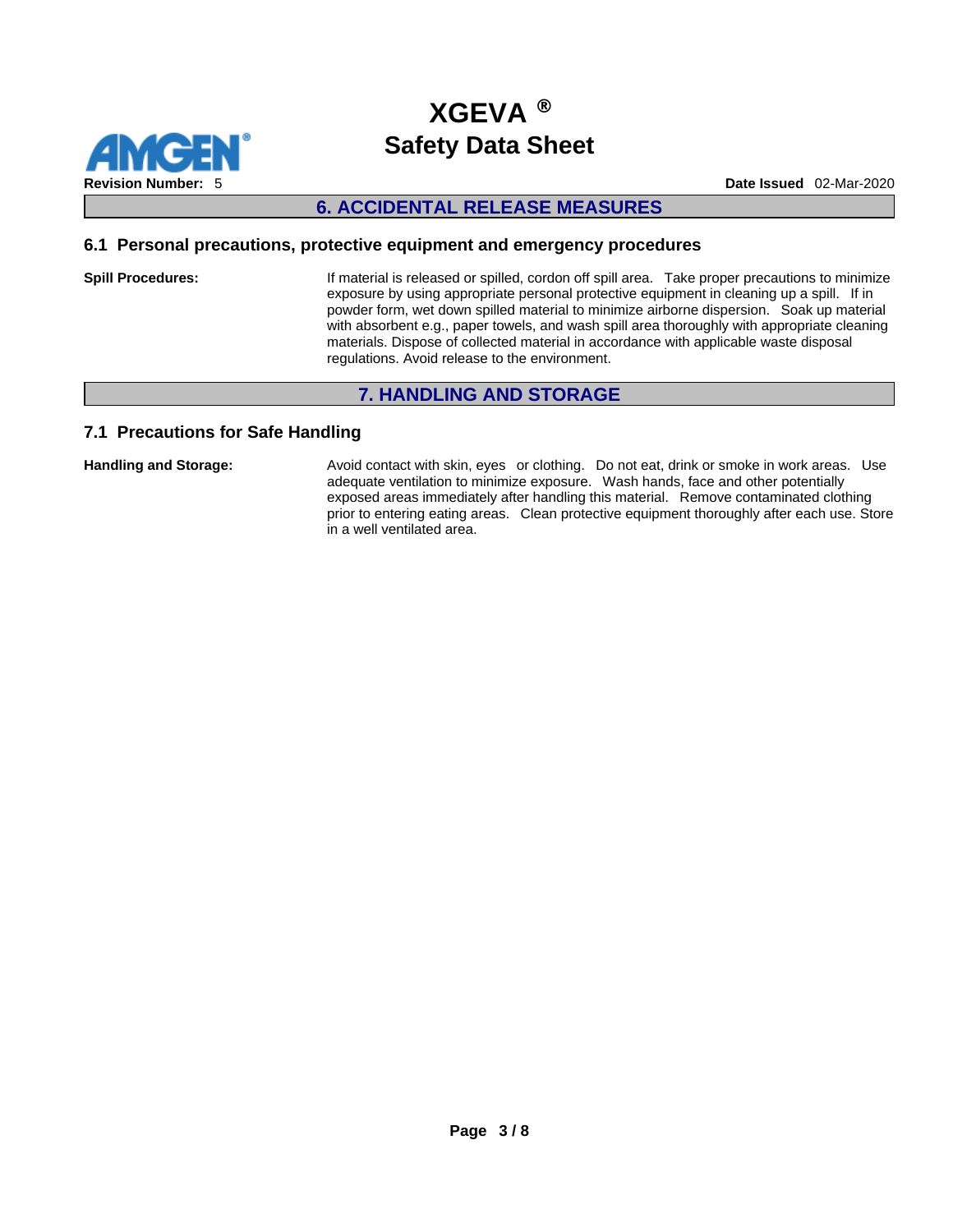

# **8. EXPOSURE CONTROLS/PERSONAL PROTECTION**

## **8.1 Control parameters**

| <b>Occupational Exposure Limit:</b>  | No exposure guidelines established by ACGIH, NIOSH or OSHA. Amgen recommends an<br>occupational exposure limit (OEL) of 60 µg/m <sup>3</sup> as an 8-hour time weighted average over a<br>40-hour work week. The OEL is designed as an acceptable airborne concentration of a<br>substance for which it is believed that workers may be repeatedly exposed day after day<br>without adverse health effects. Denosumab has been classified per Amgen's Hazard<br>Classification System as an Occupational Exposure Band 3 compound (20 µg/m <sup>3</sup> - 100<br>$\mu$ g/m <sup>3</sup> ). |
|--------------------------------------|--------------------------------------------------------------------------------------------------------------------------------------------------------------------------------------------------------------------------------------------------------------------------------------------------------------------------------------------------------------------------------------------------------------------------------------------------------------------------------------------------------------------------------------------------------------------------------------------|
| <b>Engineering Controls:</b>         | When practicable, handle material in enclosed processes or in processes with effective<br>local exhaust ventilation or within a chemical hood.                                                                                                                                                                                                                                                                                                                                                                                                                                             |
| 8.2 Exposure controls                |                                                                                                                                                                                                                                                                                                                                                                                                                                                                                                                                                                                            |
| <b>Personal Protective Equipment</b> |                                                                                                                                                                                                                                                                                                                                                                                                                                                                                                                                                                                            |
| <b>Eye/face Protection:</b>          | Wear safety glasses with side shields, chemical splash goggles, or safety glasses with side<br>shields and a full-face shield to prevent contact with eyes. The choice of protection should<br>be based on the job activity and potential for exposure to the eyes and face.                                                                                                                                                                                                                                                                                                               |
| <b>Skin Protection:</b>              | Use gloves or other appropriate personal protective equipment if skin contact with<br>formulation is possible. Wear lab coat or other protective over garment if splashing is<br>possible. The choice of protection should be based on the job activity and potential for skin<br>contact.                                                                                                                                                                                                                                                                                                 |
| <b>Respiratory Protection:</b>       | When possible, handle material in enclosed processes or containers. If it is properly<br>handled with effective local exhaust ventilation or containment, respiratory protection may<br>not be needed. For procedures involving larger quantities or dust/aerosol generating<br>procedures such as weighing or a large transfer of liquids, an air-purifying respirator with<br>NIOSH approval for dusts and mists may be needed. The choice of protection should be<br>based on the job activity and the potential for exposure.                                                          |
| Other:                               | Wash hands, face and other potentially exposed areas after handling material (especially<br>before eating, drinking or smoking). Clean protective equipment thoroughly after each use.                                                                                                                                                                                                                                                                                                                                                                                                     |

### **8.3 Environmental exposure controls**

**Environmental Exposure Controls** Avoid release to the environment.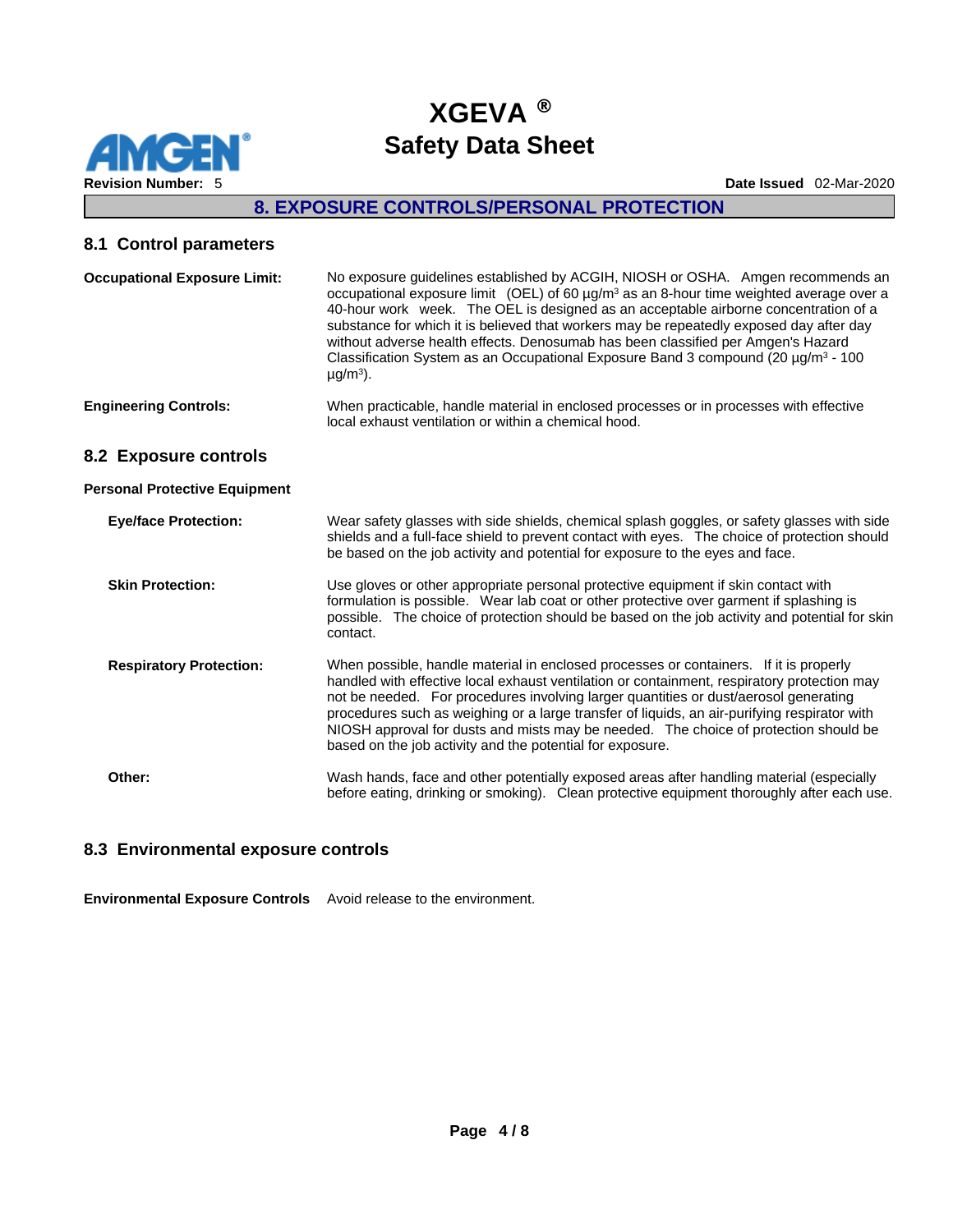

## **9. PHYSICAL AND CHEMICAL PROPERTIES**

| Clear colorless to slightly yo<br>Liquid |
|------------------------------------------|
| ~147kD                                   |
| No information available                 |
| No information available                 |
| 5.2                                      |
| No information available                 |
| Not applicable                           |
| No information available                 |
| No information available                 |
| No information available                 |
| No information available                 |
| No information available                 |
| No information available                 |
| Not applicable                           |
| No information available                 |
| No information available                 |
|                                          |

**Appearance:** Clear colorless to slightly yellow **Molecular Weight:** ~147kD **Odor:** No information available **Odor Threshold:** No information available **Melting Point:** No information available **Not applicable Evaporation Rate:** No information available **Lower explosive limit:** No information available **Upper explosive limit:** No information available **Vapor Pressure:** No information available **Vapor Density (air = 1):**No information available **Relative density:** No information available **Not applicable Partition Coefficient (log Kow):** No information available **Vo information available** 

## **10. STABILITY AND REACTIVITY**

| <b>10.1 Reactivity</b>                                              | No information available |
|---------------------------------------------------------------------|--------------------------|
| <b>10.2 Chemical stability</b>                                      | Stable                   |
| 10.3 Possibility of hazardous No information available<br>reactions |                          |
| 10.4 Conditions to avoid                                            | No Information available |
| 10.5 Incompatible materials                                         | No information available |
| <b>10.6 Hazardous</b><br>decomposition products                     | No information available |
| 10.7 Other information                                              | None                     |

## **11. TOXICOLOGICAL INFORMATION**

## **11.1 Information on toxicological effects**

| <b>Acute Toxicity:</b>                    | No information available                                                   |
|-------------------------------------------|----------------------------------------------------------------------------|
| <b>Skin corrosion/irritation:</b>         | Does not meet GHS Classification Criteria and therefore is not classified. |
| Serious eye damage/eye irritation:        | Does not meet GHS Classification Criteria and therefore is not classified. |
| <b>Respiratory or skin sensitization:</b> | Does not meet GHS Classification Criteria and therefore is not classified. |
| Germ cell mutagenicity:                   | Does not meet GHS Classification Criteria and therefore is not classified. |
| Carcinogenicity:                          | Does not meet GHS Classification Criteria and therefore is not classified. |
| <b>Reproductive toxicity:</b>             | Based on data, the GHS classification criteria are not met.                |
| STOT - single exposure:                   | Does not meet GHS Classification Criteria and therefore is not classified. |
| STOT - repeated exposure:                 | Does not meet GHS Classification Criteria and therefore is not classified. |
| <b>Aspiration Hazard:</b>                 | Does not meet GHS Classification Criteria and therefore is not classified. |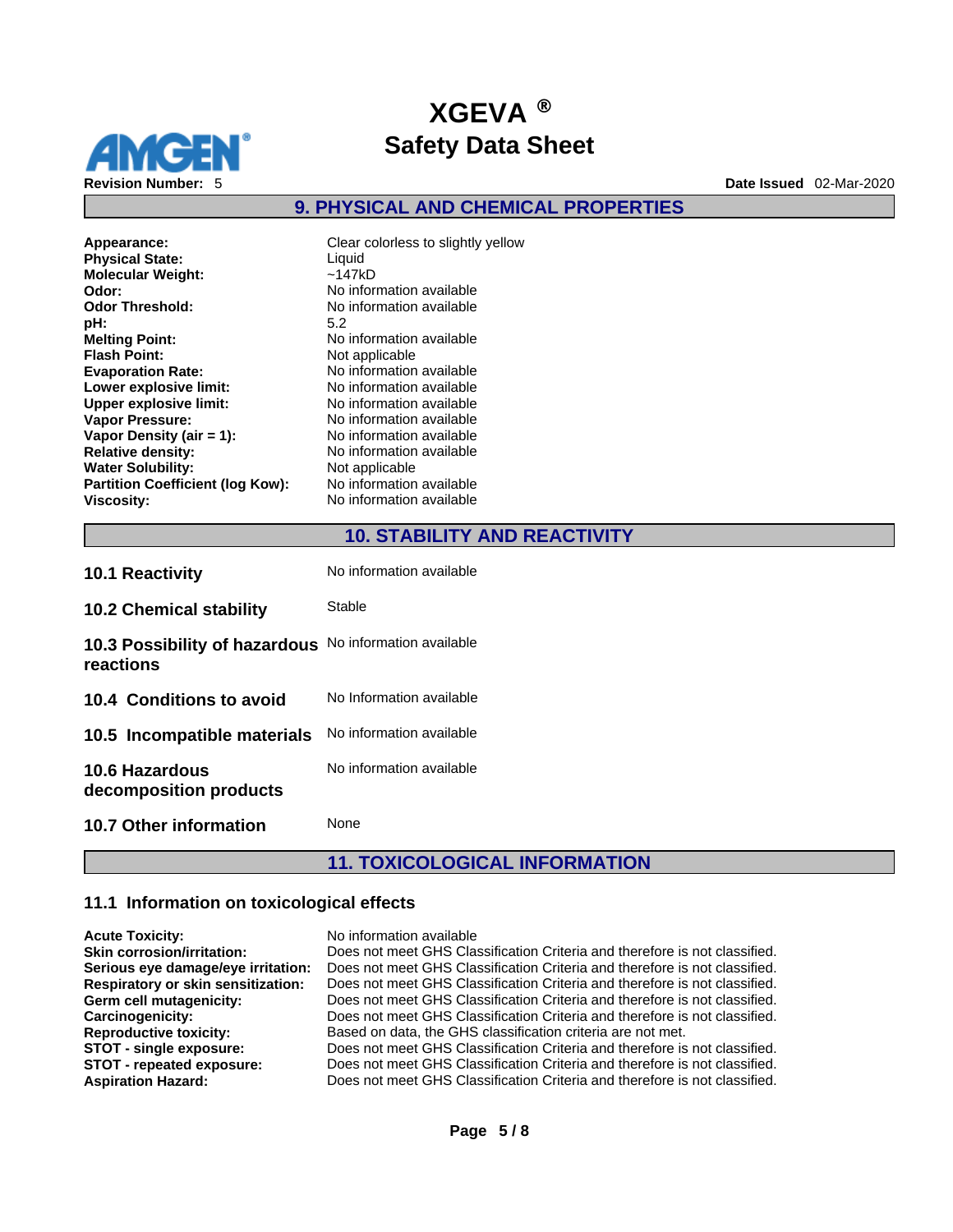

**12. ECOLOGICAL INFORMATION** 

| 12.1 Toxicity                                                  |                          |  |  |
|----------------------------------------------------------------|--------------------------|--|--|
| <b>Ecotoxicity effects:</b>                                    | No information available |  |  |
| 12.2 Persistence and degradability                             |                          |  |  |
| <b>Persistence/Degradability:</b> No information available     |                          |  |  |
| 12.3 Bioaccumulative potential                                 |                          |  |  |
| <b>Bioaccumulation/ Accumulation:</b> No information available |                          |  |  |
| 12.4 Mobility in soil                                          |                          |  |  |
| Mobility in Environmental Media: No information available      |                          |  |  |
| 12.5 Results of PBT and vPvB assessment                        |                          |  |  |
| Results of PBT and vPvB assessment: No information available   |                          |  |  |
| 12.6 Other adverse effects                                     |                          |  |  |

**Other Adverse Effects:** No information available

## **13. DISPOSAL CONSIDERATIONS**

### **13.1 Waste treatment methods**

**Waste Disposal Method:** Dispose of waste according to prescribed federal, state, local and competent authority guidelines.

## **14. TRANSPORT INFORMATION**

**DOT:** Not regulated by U.S. DOT, IATA, or IMDG.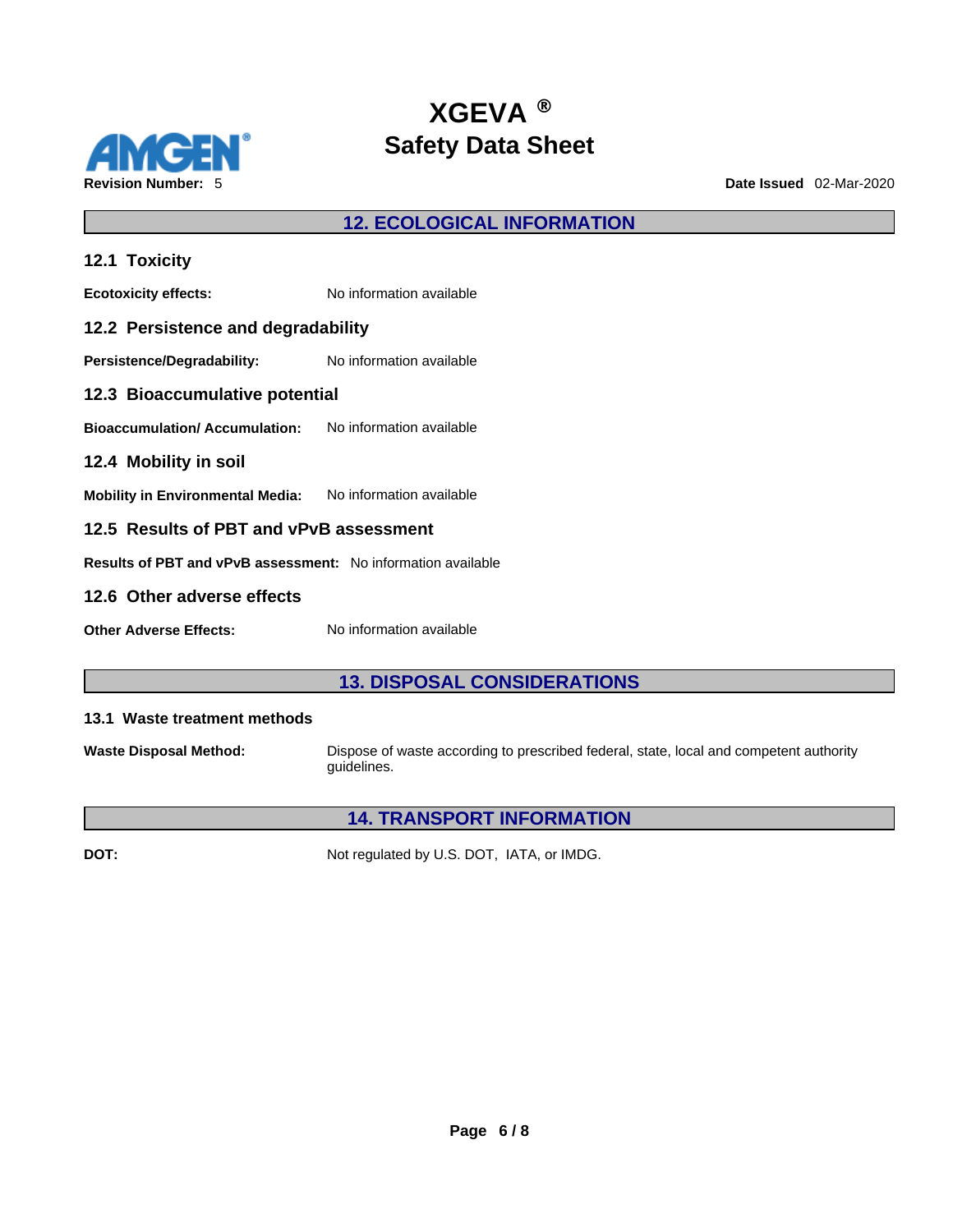

## **15. REGULATORY INFORMATION**

## **15.1 Safety, health and environmental regulations/legislation specific for the substance or mixture**

**International Inventories**

| TSCA:                |  |
|----------------------|--|
| <b>EINECS/ELINCS</b> |  |
| <b>DSL/NDSL</b>      |  |
| <b>PICCS:</b>        |  |
| <b>ENCS:</b>         |  |
| <b>CHINA:</b>        |  |
| AICS:                |  |
| <b>KECL:</b>         |  |
|                      |  |

**Legend** 

**TSCA** - United States Toxic Substances Control Act Section 8(b) Inventory  **EINECS/ELINCS** - European Inventory of Existing Commercial Chemical Substances/EU List of Notified Chemical Substances **DSL/NDSL** - Canadian Domestic Substances List/Non-Domestic Substances List **PICCS** - Philippines Inventory of Chemicals and Chemical Substances **ENCS** - Japan Existing and New Chemical Substances **IECSC** - China Inventory of Existing Chemical Substances **AICS** - Australian Inventory of Chemical Substances **KECL** - Korean Existing and Evaluated Chemical Substances

#### **State Regulations**

**California Proposition 65:** This product does not contain any Proposition 65 chemicals.

## **15.2 Chemical safety assessment**

No CSA has been conducted.